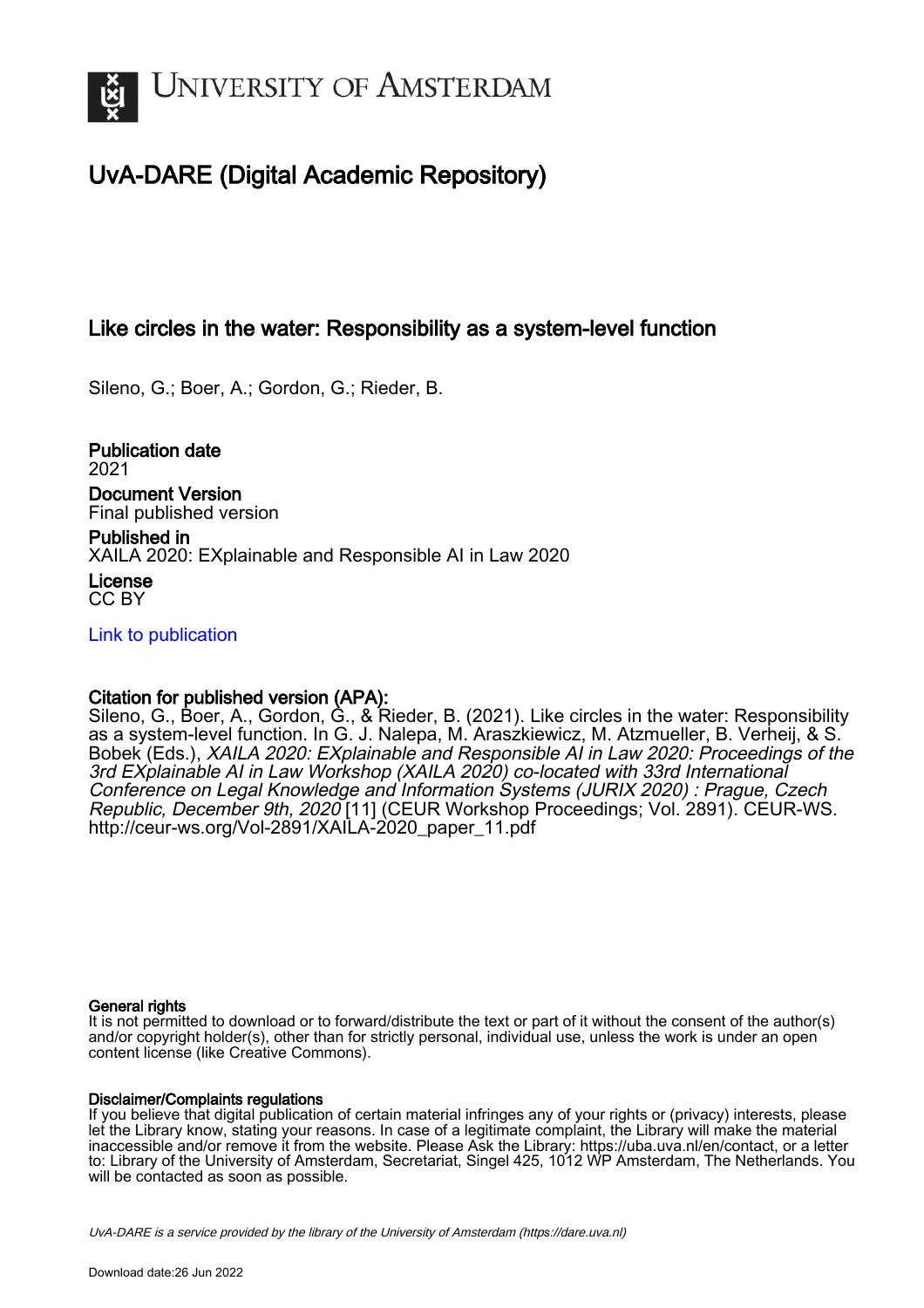## Like Circles in the Water: Responsibility as a System-Level Function

Giovanni Sileno<sup>1</sup>, Alexander Boer<sup>2</sup>, Geoff Gordon<sup>1</sup>, and Bernhard Rieder<sup>1</sup>

<sup>1</sup> University of Amsterdam, Amsterdam, the Netherlands <sup>2</sup> KPMG, Amsterdam, the Netherlands

Abstract. What eventually determines the semantics of algorithmic decision-making in not the program artefact, nor—if applicable—the data used to create it, but the preparatory (enabling) and consequent (enabled) practices holding in the environment (computational and human) in which such algorithmic procedure is embedded. The notion of responsibility captures a very similar construct: in all human societies actions are evaluated in terms of the consequences they could reasonably cause, and of the reasons that motivate them. But to what extent does this function exist in computational systems? The paper aims to sketch links between several of the approaches and concepts proposed for responsible computing, from AI to networking, identifying gaps and possible directions for operationalization.

Keywords: Responsibility · Responsible Computing · Responsible AI; Responsible Networking · Contextual Integrity · Conditional Contextual Disparity.

#### 1 Introduction

The various emerging research tracks denoted as responsible, ethical, fair, and trustworthy AI can be overall divided in two main families. On the one hand, works contributing to the discussion of what (ethical) principles should be applied, in all phases from conception to deployment, to algorithmic decisionmaking systems. On the other, works attempting to operationally define open concepts as e.g. "fairness" or "privacy" to be embedded during training or deployment of AI modules. The distance existing between these two approaches raises critical concerns on whether they can be bridged at all. This paper argues for a change of perspective. What eventually determines the semantics of algorithmic decision-making is not the program artefact in itself, nor the data used to create it, but consists of preparatory (enabling) and consequent (enabled) practices holding in the environment in which the algorithmic procedure is embedded. In parallel work [12], we are exploring methods to investigate how "values" are generated, distributed, and translated between contextualized social processes

<sup>\*</sup>This research was partly supported by NWO (DL4LD project, no. 628.001.001) and the RPA Human(e) AI seed grant funded by the UvA.

Copyright 2020 for this paper by its authors. Use permitted under Creative Commons License Attribution 4.0 International (CC BY 4.0).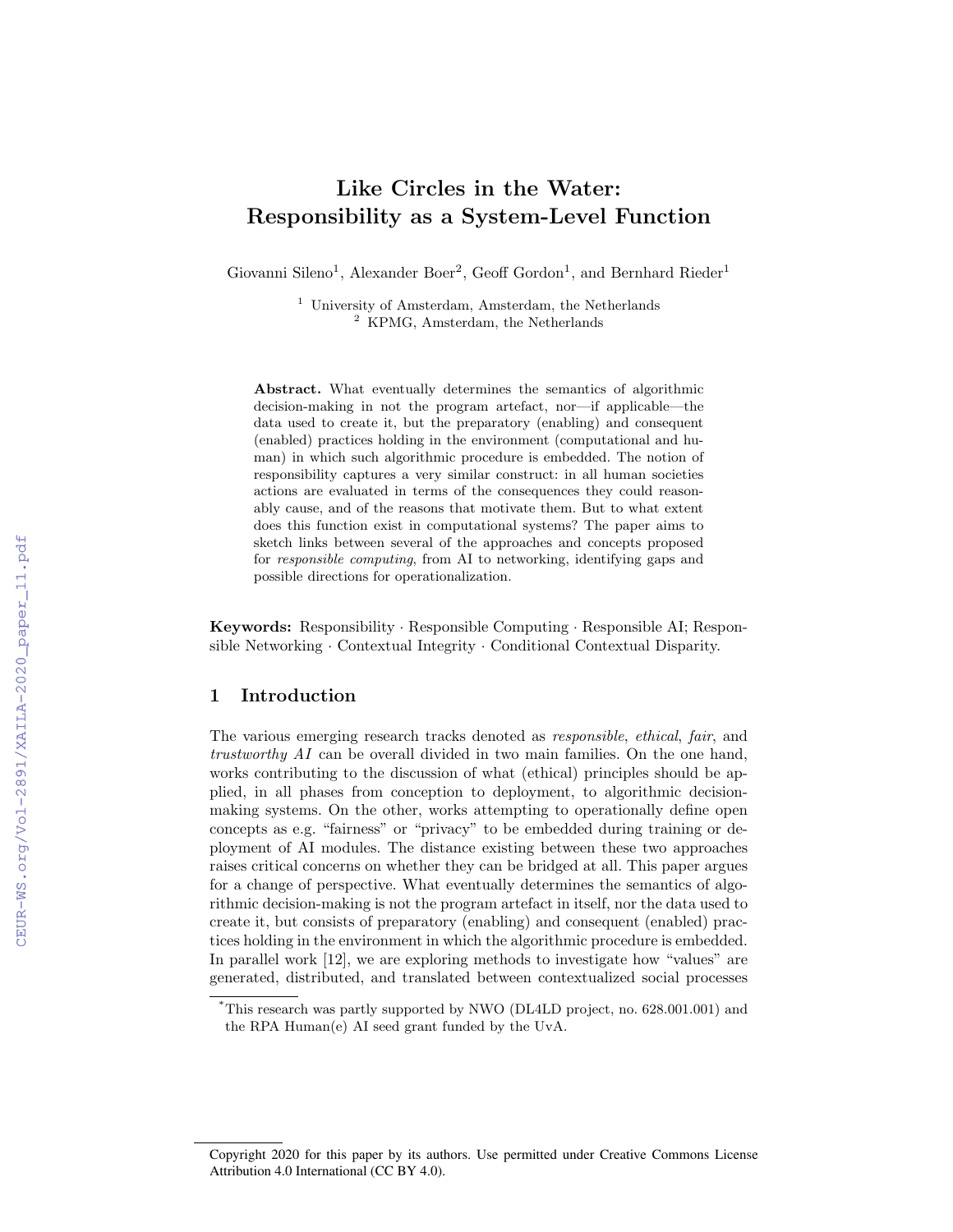and automatic/automated decision-making components; inspired by the idea of encircling introduced in security studies [3], we are studying how to approach de facto inaccessible or opaque entities by looking at what is occurring in their background (practices, ambient knowledge, etc.). The present paper, instead, is meant to take a position in the debate concerning the system-design part of the problem. Even acknowledging the primacy of (highly contextual and dynamic) human factors in setting the premises and the consequences of the system's activity, system designers and developers still need solutions to identify and reduce frictions deemed (or feared) to occur between computational and societal dimensions. With this requirement in mind, the paper organizes insights coming from different domains, aiming to be "minimally complete" in highlighting the functions required to achieve a sound infrastructure for responsible computing.

The paper proceeds as follows. Section 1 contrasts a *data-flow* perspective against the most common data-centric ones. Section 2 reviews under a dataflow perspective two non-technical frameworks highlighting the role of context: contextual integrity [10], and contextual demographic disparity [16]. Section 3 shortly elaborates on the function and functioning of *responsibility* as a cognitive mechanism. Section 4 considers a recent proposal on responsible Internet [8] revisiting the accountability-responsibility-transparency (ART) principles for AI [4] in the domain of networking, and elaborates on how extending it to take into account what presented in the previous sections.

#### 2 From data to data-flow problems

Most approaches emerging in responsible AI and related fields with respect to problems of fairness (non-discrimination) focus primarily on selecting or producing adequate data. Following the overview given in [6], one can for instance:

- 1. purge the input data from sensitive elements at runtime,
- 2. debias the sample data used during the training process,
- 3. correct the network parameters used in the inferential model, or
- 4. add an external module to produce unbiased output at aggregate level.

These interventions can be interpreted in terms of computational reflection, i.e. the ability of a system to inspect and modify itself in order to improve its performance (see e.g. [1]), generally further distinguished in: (a) structural reflection, concerned by non-contingent properties of the system (e.g. data structures, procedures); (b) behavioural reflection, concerned by the overall activity of the system, as described e.g. by requests/invocations. Using these definitions, options 1, 2, 4 become examples of behavioural reflection: they introduce additional modules invoked to process the input before and/or the output after the core module, without modifying it structurally; 3 is instead an example of structural reflection (it concerns the neural network parameters). In all cases the focus is on data (either input, output or relative to the model): even behavioural reflection does not use any information beyond which types of data are protected.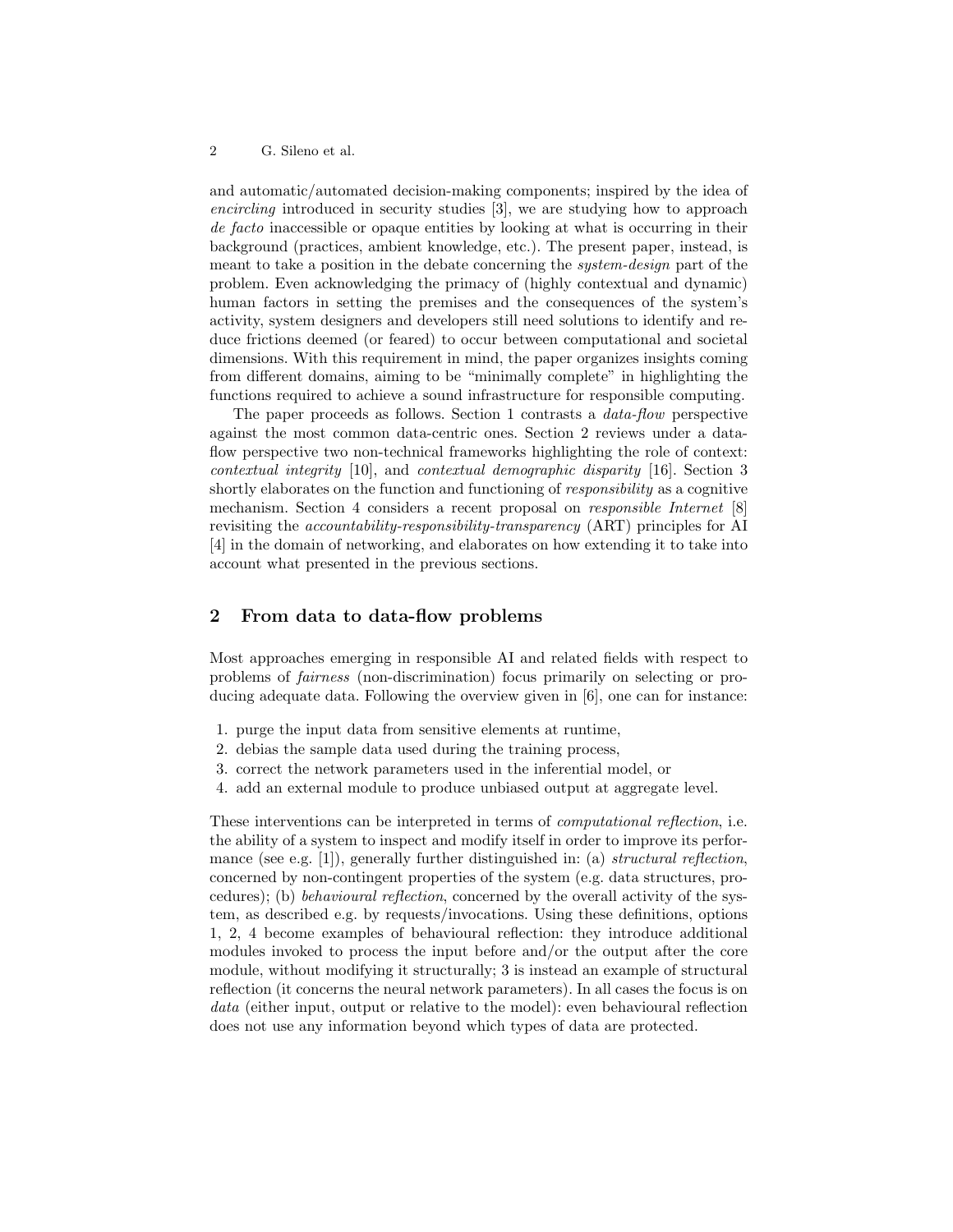Alternatively, one can see fairness as a problem of data-flow: i.e. of intervening or constraining adequately the connections existing between the data processing components. Some of these connections are deemed to be legitimate, others are not; when illegitimate, the informational connection needs to be cut, or, at least, to be intervened upon. This change of perspective facilitates the convergence of various problems into one of responsible processing of informational streams. Privacy can be seen a set of limited rights and abilities controlling disclosure-of (i.e. channels transmitting) self-information. Differential privacy methods [5], introduced to protect against the reconstruction of data of individuals by intersection of a sufficient number of queries, work by adding external noise channels, destroying part of the information by interference. Furthermore, not all applications of "discrimination" (in the sense of distinguishing, characterizing) are negative; they can also bring a positive impact on the data subjects and on society. Initiatives as those driven by the FAIR principles e.g. in healthcare, implicitly support the construction of informational connections. To summarize, it is not only a matter of responsible machine learning, but of responsible computing (including processing, data-sharing, networking, etc.). At functional level, a data-flow perspective highlights the pivotal role of the control of information disclosure, which can be *negative* (i.e. restricting, limiting disclosure) or positive (i.e. enabling, granting it).

#### 3 The role of context

At face value, technical solutions as those proposed for algorithmic fairness or differential privacy tend to focus on internal components or the very first layer beyond the system boundaries (input/output data). However, the legitimacy of a certain query or computation is not a problem of the processing in itself, but of the context in which such a processing is performed. For instance, the use of sensitive data such as ethnicity (or proxies of it) is deemed unfair in tasks that produce effects of social discrimination (e.g. deciding the premium for an insurance policy), but not necessarily in other tasks (e.g. deciding the colour/style of a dress in an e-shop). As a paradoxical situation, would we need differential privacy when we are querying our own personal data? More in detail, interventions for algorithmic fairness are meant primarily for three purposes [2]:

- anti-classification: decisions are taken without considering explicitly sensitive or protected attributes (ethnicity, gender, etc. or any proxies of those);
- $-$  *classification parity:* performance of prediction as measured e.g. by false positive and false negative rates are equal across the groups selected by protected attributes;
- calibration: outcomes of prediction is independent of protected attributes.

These purposes reflect in distinct definitions that are incompatible amongst each other, and, furthermore, they can produce effects which are still detrimental to the protected classes [2]. Then, even at a technical level, it is recognized that something is missing in the picture.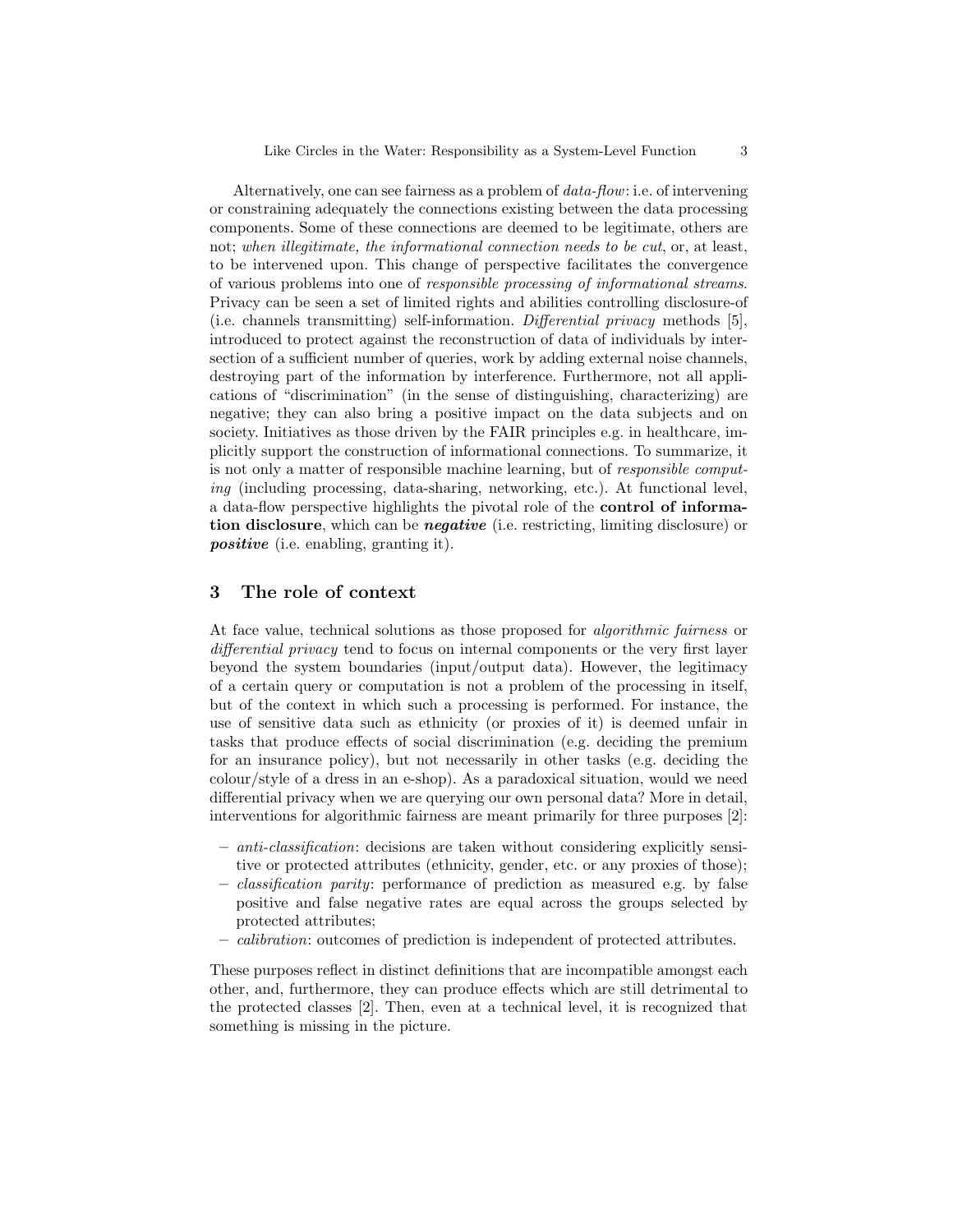#### 4 G. Sileno et al.

The well-known framework of contextual integrity by Nissenbaum [10] makes clear that privacy can not be defined in absolute terms, but depends on several parameters, including the actors involved (data subject, sender, recipient), the type of information, the basis for disclosure/transmission, and various contextual elements. For instance, consent acts as a basis for disclosure of personal data (e.g. biometrical information) for a specific purpose (e.g. healthcare research), and any other use (e.g. marketing) would be a breach of contextual integrity. However, in some cases (e.g. for medical necessity), the processing of the same personal data without consent will not count as a breach of contextual integrity, because there are legal or even moral norms making clear the presence of a situation (e.g. where survival is at stake) providing a distinct basis for disclosure. In general, context is not defined only by purpose, but also by domain knowledge associated with that purpose in the current situation (e.g. norms and practices, and roles related to those), and that is used by the subject and other parties to form their expectations. It is the ecological nature of all these contextual elements that make difficult if not impossible to captured them monistically within the informational artefacts which are target of directives about disclosure.

Recent work by Wachter et al. [16] analyzes the concept of contextual demographic (dis)parity (CDD) (based on the measure of conditional (non-)discrimination proposed by Kamiran et al. in [9]), evaluating it with respect to the decisions of the European Court of Justice on cases of discrimination. The authors highlight the complexity of automatizing decisions about discrimination and suggest therefore to separate (a) the assessment of automated discrimination (and argue that the best measure for this is CDD) from (b) the actual judicial interpretation. Their argument can be rephrased in behavioural reflection terms: the authors are identifying a larger coverage of the network that can be explored by algorithmic-driven assessment, but still make clear that further layers exist beyond that, and this fact requires to maintain human experts in the decision-making loop.

Let us have a further look at CDD. Suppose a norm aims to protect certain groups of people, and suppose a certain decision process produces a positive or negative outcome, dividing people whose data is under scrutiny in two classes, advantaged and disadvantaged. The authors propose that a prima facie assessment of discrimination can be expressed if  $A_R < D_R$  for any R in a given set of conditions, where  $A_R$  is the proportion of people with protected attributes in the advantaged class,  $D_R$  is the proportion of people with protected attribute in the disadvantaged class, and R are additional conditions used to divide the population into sub-classes. But how to decide R? Following Kamiran [9], these conditions should be explanatory, i.e. they should hypothetically explain the outcome even in the absence of discrimination against the protected class. For instance, a reason for different salaries between men and women might be different working hours. Indeed, as argued by Pearl [11], the only way out of Simpson's paradox (opposite conclusions using different granularity of observation) is to deal with causation. However, questions about "what caused what" have also a strong connection with the idea of responsibility. This suggests that other elements may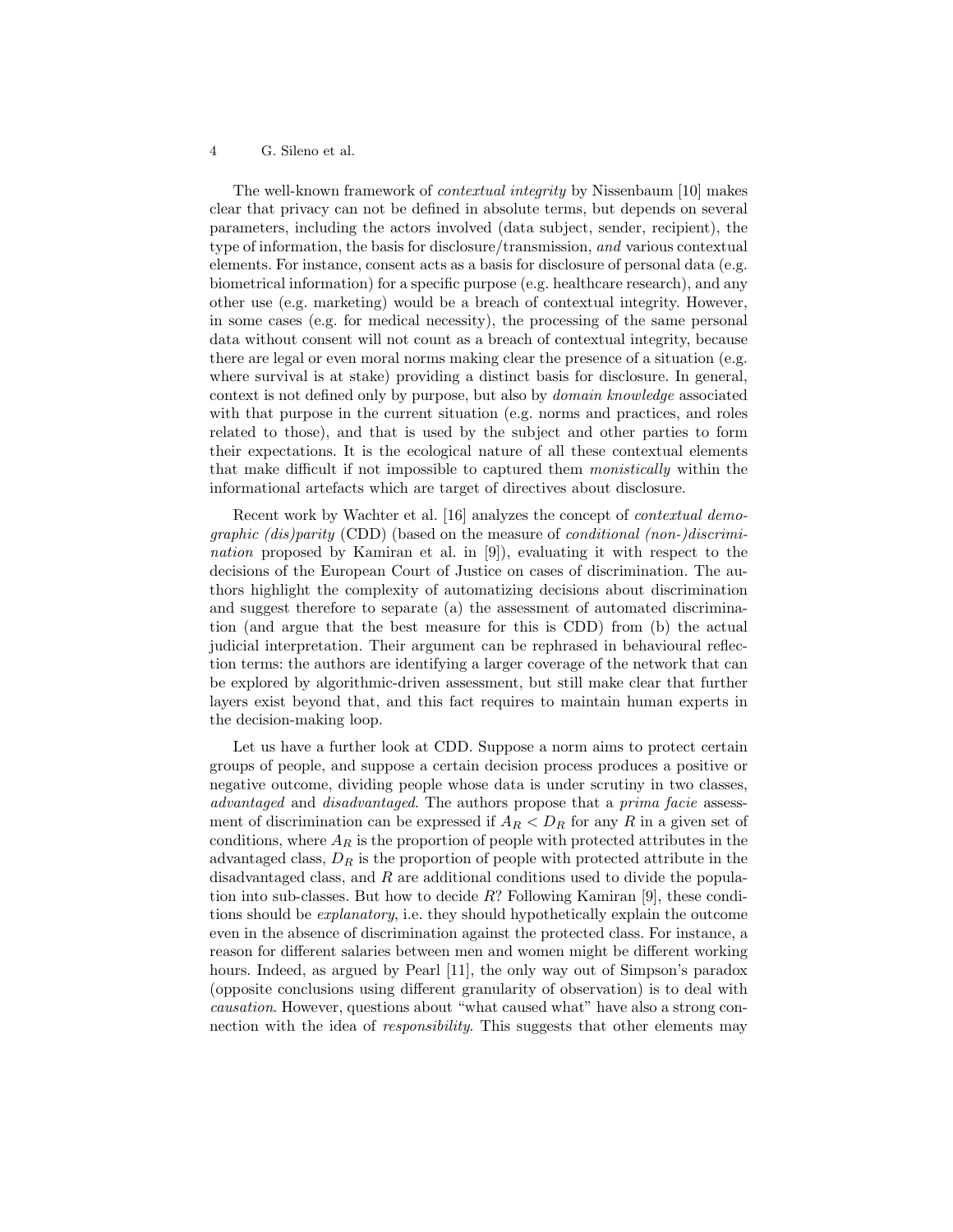be needed to the picture in order to evaluate the "reverberations" of the agents' actions onto the system.

#### 4 Function and types of responsibility

Human communities exhibit ascription of responsibility as a spontaneous, seemingly universal behaviour. On an abstract level, responsibility attribution is functional to the *localization* of *failures* in constructions whose components are deemed to be autonomous. This construct applies not only to social systems, but to any type of system (natural, artificial, etc.), as it is prerequisite to properly implement remedy/repair function (cf. the *single-responsibility* design principle: one module encapsulates one functionality). Yet, we need to distinguish at least two dimensions of responsibility: causal (physical, technical, operational, ...) responsibility, from *moral* (legal, social, ...) responsibility.

Causal responsibility is meant to identify which ones, amongst the components involved in a chain of events, actually caused (or prevented) a certain outcome). It generally builds upon properties as counterfactuality, sufficiency or concurrency. Moral responsibility builds upon causal responsibility (although in some circumstances it over-determines it), but it also presupposes a preferential or value structure about possible outcomes in the world: blame or praise would not make sense for morally irrelevant outcomes.

Empirical studies (e.g. [13], for a unifying computational model see e.g. [15]) suggest that moral responsibility: (i) may generally hold for actions merely initiating potential causes of an outcome; (ii) grows with the impact of the outcome in terms of a preferential/value structure; (iii) is diminished e.g. if the action is not under the (expected) control of the agent, or the outcome is (justifiably) not foreseeable from the agent standpoint.

Rather than facing the question of what makes an agent a moral agent, we can more conservatively identify three requirements for assessing agentive responsibility:

- 1. the agent has the ability to control its behaviour;
- 2. it has the *ability to foresee* the associated outcomes;
- 3. it has the ability to assess their impact according to a preferential/value structure.

None of these three abilities can be absolute. In general, they can be attributed to any (direct and indirect) participants of an interaction, depending on their characteristics and role in the processing network. Furthermore, they are all context dependent—and the definition of context may not be consistent across observers. Note that foreseeability and assessment of impact play a central role in formulating risk.

If responsibility is concerned primarily by actions (or activities), accountability is generally seen as concerned by providing reasons and justifying those actions (or their omission). Additionally, the occurrence of unmet shared expectations might entail consequences, especially in the presence of a (semi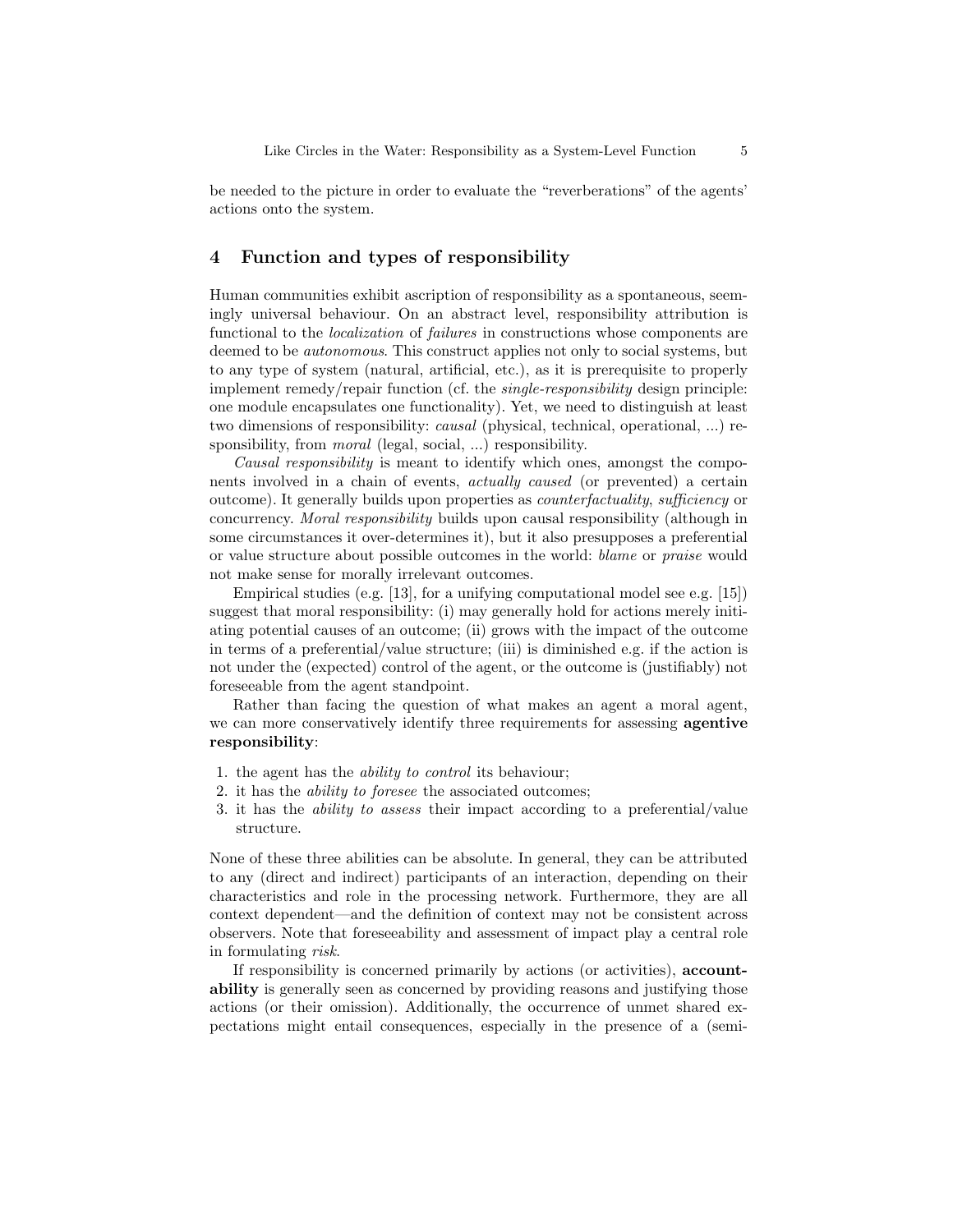)formalized system of norms: liability refers to potential duties (e.g. paying damages) associated to those failures, or to other special contexts.

### 5 Operationalizing responsible computation

Several contributions in the field of ethical AI have presented a number of principles for the design and deployment of artificial devices. Consider for instance the ART principles proposed by Dignum [4]: accountability: motivations for the decision-making (values, norms, etc.) need to be explicit; *responsibility*: the chain of (human) control (designer, manufacturer, operator, etc.) needs to be clear; transparency: actions need to be explained in terms of algorithms and data, and it should be possible to inspect them. However, there is no framework bridging those higher-level principles to the abstraction level of technical solutions as e.g. algorithmic fairness and differential privacy. Impediments can be identified both on a societal dimension (explicit power allocations are conflictual in nature) and from an operational point of view (e.g. policies are expressed at different levels of abstraction, are dynamic, etc.). Additionally, those higher-level proposals tend to look at technological artefacts as essentially monolithical.

Interestingly, a recent paper by Hesselman et al. on the concept of responsible Internet [8] takes an orthogonal view over this matter, both in terms of operationalization, and of decentralization. The authors do not focus on the processing of data for decision-making, but on its transmission across the network (cf. the data-flow view), a task that needs to be solved on a decentralized architecture with distributed ownership and control. The paper revisits and slightly modifies the ART principles [4], inflecting them on the dimensions of data and infrastructure. For instance, *data transparency* holds if the system is able to describe how network operators transport and process a certain data-flow, whereas infrastructure transparency concerns instead the properties and relationships between network operators (location, software, servers, etc.). The same distinction applies to accountability. Instead of responsibility, however, Hesselman et al. prefer to refer to controllability, to focus more on the ability of users to specify how network operators should handle their data (generally by means of path control), and to the ability of infrastructure maintainers to set constraints over network operators.<sup>3</sup>

How this more technical view on responsibility relates with the properties of responsibility sketched in the previous section? Accountability and transparency are instrumental to the ascription of responsibility in the moment of failure; they refer to two distinct standpoints over the investigated component, respectively at functional/extra-functional levels (accountability), and non-functional or implementation level (transparency). The choice of the concept of "controllability" rather than "responsibility" highlights the requirement of setting up the control structure that enables licit outcomes, and prevents illicit outcomes to occur. As

 $3$  Additionally, they introduce the *usability* principle: the working of the system needs to be expressed in a way that enables further analysis (a practical requirement impacting both transparency and accountability).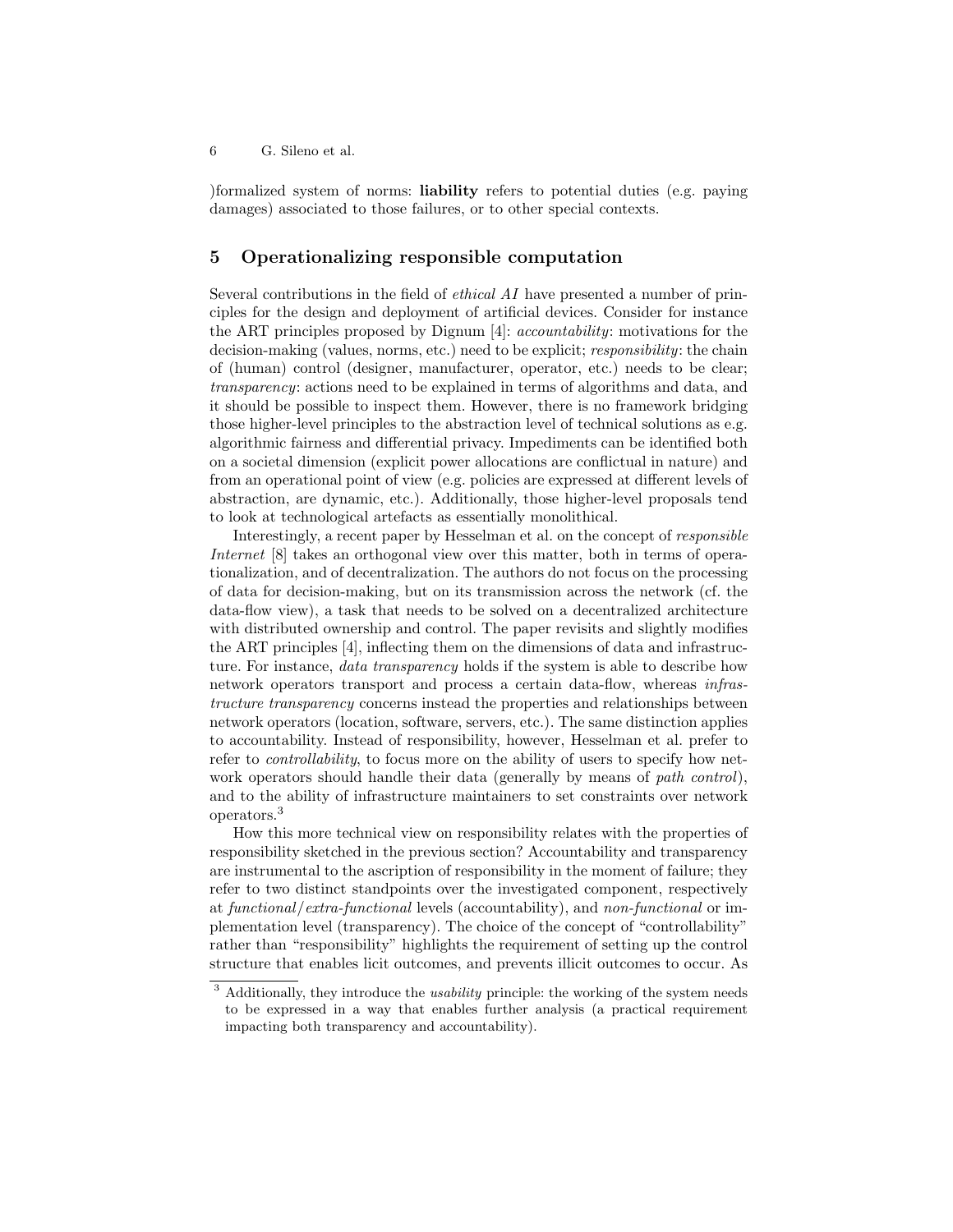we saw in the previous sections, however, (computational) agentive responsibility is not only a matter of controllability, but also of foreseeability, and of the ability of the agent of assessing foreseen outcomes in terms of a given preferential/value structure. Even if the preferential/value structure (of the user, infrastructure maintainer, etc.) can be considered to be part of the input exploiting controllability, the picture implicitly misses the contextual domain knowledge necessary for the agent to make a proper judgement, and that users will seldom have. To correct this, each agent (e.g. a network operator) should in principle autonomously assess its own and other agents' conduct, informed by (i) user policies and norms, (ii) known and potentially relevant scenarios (together with some information about their relative occurrence), attempting to form a properly grounded *risk assessment*.<sup>4</sup> In this view, solutions for algorithmic fairness or differential privacy would be controlled instrumentally to reduce dynamically identified risks.<sup>5</sup> Interestingly, the "distributed responsibility" sketched here is also hinted to in modern legislation as the GDPR, as for instance in Art. 28, according to which the data processor is not any more a mere executor, but it has responsibility that the processing requested by the data-controller is complying with the rules.

#### Conclusion

The paper results from an effort to organize insights coming from different disciplines and domains related to the topic of responsible computing. The bottom line of our investigation is that, in contrast to the most common view taken today in technical approaches, issues like privacy and fairness refer to contextdependent and plural norms (where norm is used as in normative, and as in normality, cf. the concept of *normware* [14]), that cannot be directly translated to optimization tasks. Not all bias is unfair, it depends on how it is used and for what. Not all disclosure is illicit; in fact, some might be beneficial to the data subject and to society. To protect against misuses and improvident disclosures, and thus to achieve responsible computing, computation needs to be looked at in distributed terms (including the associated human activities), and computational agents need to be furnished with some degree of autonomy to be able to assess independently, on the basis of (plural) directives given by humans

<sup>4</sup> Similar considerations apply looking beyond the technological boundaries, cf. Helberger et al. [7] with the concept of "cooperative responsibility". In principle, observability should be spread more widely over e.g. civil society actors and not merely individuals and regulators.

<sup>&</sup>lt;sup>5</sup> In many aspects the term "risk" has already a prominent role in governance technology. However, as it has been observed by several authors (e.g. Rouvroy, Dillon, etc.) the alignment of risk analysis with competitive value extraction contributes to a very particular policy platform which is not neutral. These critics do not make risk a necessarily illegitimate category, but point to ways to further elaborate the importance of context, including specific contextual features to acknowledge policy concerns going beyond value extraction.